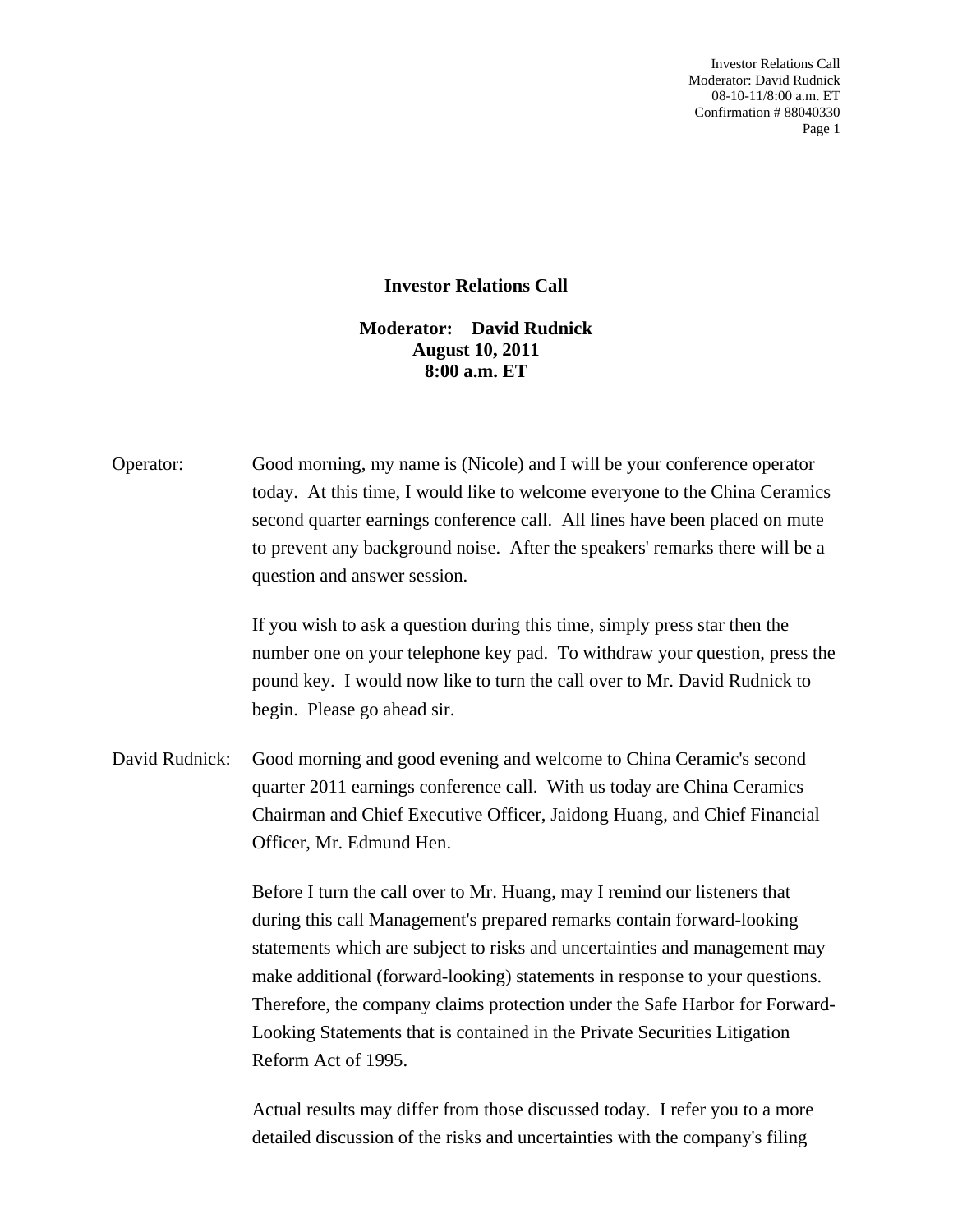with the Securities Exchange Commission. In addition, any projections of the company's future performance represent management's estimates as of today, August 10, 2011. China Ceramics assumes no obligation to update these projections in the future as market conditions change. As supplement and financial results presented in accordance with IFRS, management may make reference to certain non-gap financial measures which the company believes provides meaningful additional information to understand the company's performance.

 A statement reconciling any non-gap measures to nearest gap equivalents can be found on the earnings press release distributed earlier today. And now, it is my pleasure to turn the call over to China Ceramics Chairman and CEO, Mr. Jaidong Huang, and China Ceramics' CFO, Mr. Edmund Hen, who will be translating for Mr. Huang. Mr. Huang, you may proceed.

Jaidong Huang: On behalf of the company, I would like to welcome everyone joining our 2011 second quarter earnings conference call. We are very excited to report another quarter of exceptional results, achieving double digit growth in both top line and bottom line performance. (inaudible) increase in sales volume of Ceramic tile and coupled with a 5 percent increase in our rapid selling price, revenues in the second quarter were up about 37 percent (inaudible) to \$272.3 million or U.S. dollars \$57.3 million. This result demonstrates our superior product, quality, and China Ceramics compelling (inaudible) . Including a non-cash share based (inaudible) expenses, non-gap net profits (inaudible) \$74.8 million or U.S. dollars \$11.5 million, an increase of 32 percent year over year due to our increasing price power.

> In addition to generating strong quarterly results, we are also focused on expanding our annual capacities from 42 million square meters of ceramic tile to 72 million square meters by the end of 2011. For the (inaudible) facility our plan is to increase capacity to 42 million square meters by the end of 2011, up 30 percent from the current 32.2 million square meters. The total capital expansion in 2011 for (inaudible) are estimated to be \$175 million, equivalent to U.S. dollars \$27 million.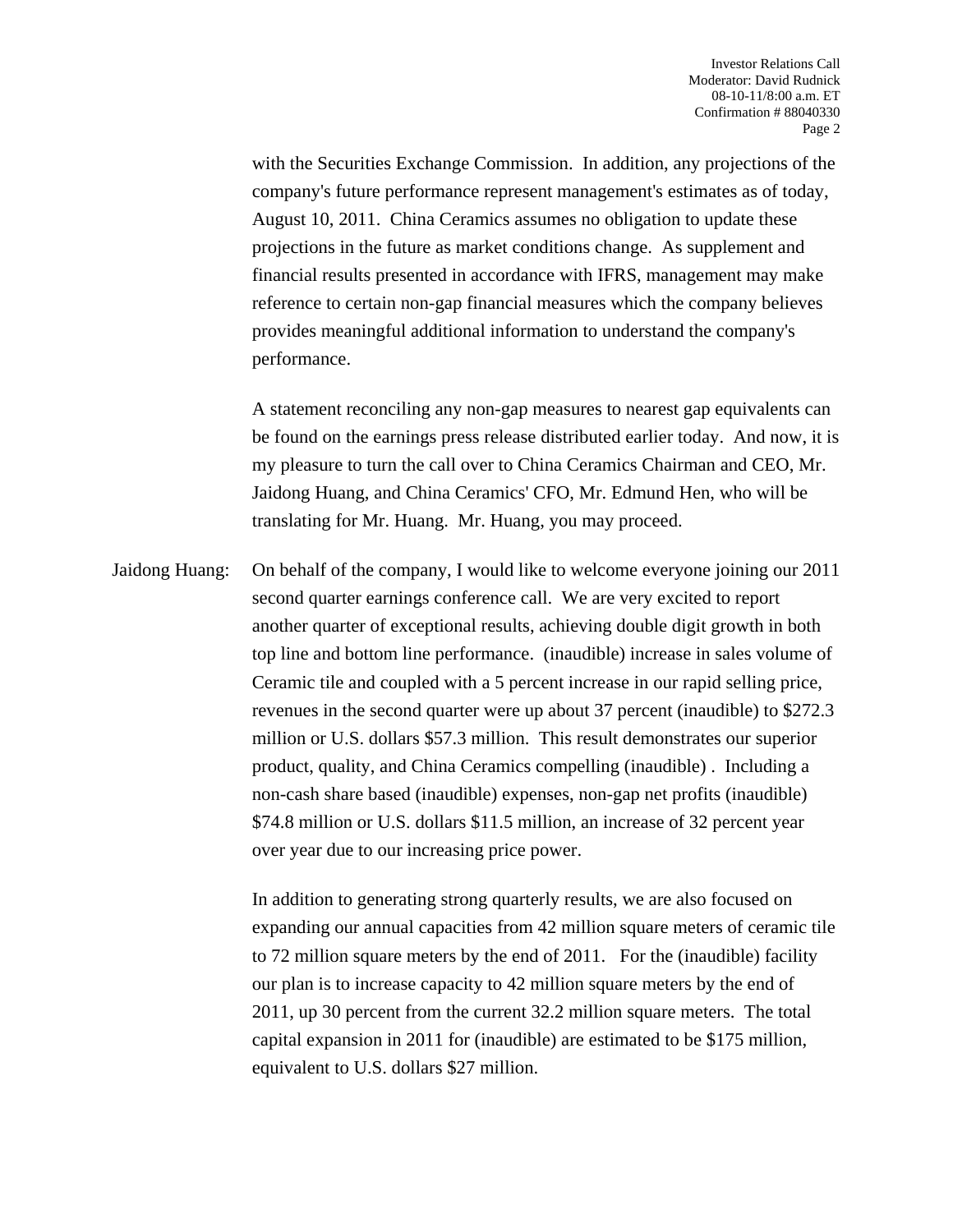And for the (inaudible) facility we plan to increase the production capacity to 13 million square meters by the end of quarter three 2011. (inaudible) utilization in the fourth quarter, (inaudible) 200 percent increase from 2010 level. The total capital expenditure associated with this expansion is expected to be (inaudible) \$195 million or U.S. dollar \$30 million. The total capital expenditures for both facilities are (inaudible) \$270 million or U.S. dollar \$57 million.

 In the second quarter of 2011 we started to produce a new product here, a polished glazed tile which are large sizes ceramic tile with quality surfaces and marble-like presence under the brand name of (inaudible) Capital of (inaudible) Dynasty. The large (inaudible) and are confident that this new product will be well-received by our customers because it represents both a functional and cost effective replacement for actual marble or stone material.

 Our brand name, (inaudible), was recently awarded one of China's 500 most valuable brands as certified by the World Brand (inaudible).

 We are very pleased with our second quarter financial performance and optimistic with our opportunities ahead. I look forward to sharing more information on China Ceramics operational and financial program in the quarters ahead.

 With that, I would like to turn over the call to our company's Chief Financial Officer, Mr. Edmund Hen who will discuss the company's second quarter 2011 earnings results in more detail. Thank you.

Edmund Hen: Thank you Mr. Huang. I will now move on to a more detailed discussion of our financial results. Revenue for the second quarter of 2011 for (inaudible) \$272.3 million equivalent to U.S. dollar \$57.3 million, up 36.7 percent compared to the same quarter last year. The increase was primarily driven by 29.2 percent increase in the sales volume of ceramic tiles to 13.7 million square meters from 10.6 square meters in the same period last year.

> We also raised the selling price of our (inaudible) tile by 5 percent in February, 2011, which led to U.S. dollar \$1.2 million of our revenue increase.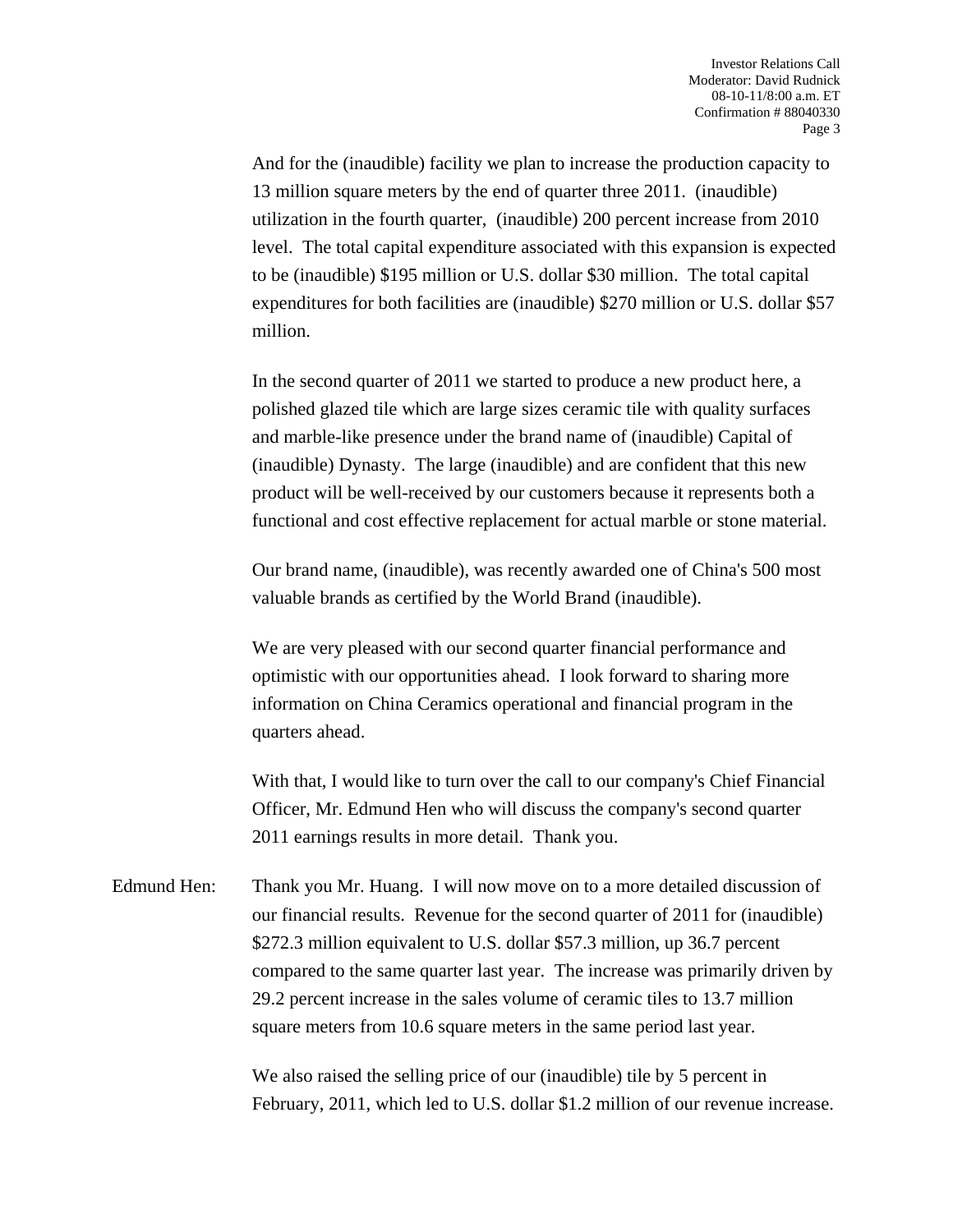Gross profits for the second quarter of 2011 (inaudible) \$213.4 million or U.S. dollar \$17.5 million, up 33.7 percent from the last year.

 Growth margin was 30.5 percent compared to 31.1 percent for the same period last year. This slight increased growth margin was due to high production costs. (inaudible) and distribution expenses were (inaudible) \$3.1 million or U.S. dollar \$1.5 million compared to (inaudible) \$1.5 million or U.S. dollar \$1.2 million in the second quarter of 2010.

 The year over year increase was primarily due to increased (inaudible) and advertising expenses. Administrative expenses for the second quarter were (inaudible) \$5.6 million or U.S. dollar \$1.5 million, up 50 percent from last year. The year over year increase was primarily due to the addition of expenses of U.S. dollar \$ (inaudible) million of non-cash share based (inaudible) expenses. We elected to an expansive program to retain (inaudible) and senior management.

 Property (inaudible) for the second quarter was (inaudible) \$97.9 million or U.S. dollar \$15.1 million, up 28.6 percent from the comparable period last year. The year over year increase was the result of high revenue though somewhat offset by higher selling and administrative expenses discussed earlier. Net profits for the second quarter of 2011 were (inaudible) \$72.4 million or U.S. dollar \$11.1 million up 28.1 percent from the comparable (inaudible) in 2010 resulting from high revenue which was offset by higher selling and administrative expenses.

 Non-gap net profits which include the share-based (inaudible) expenses was (inaudible) \$74.8 million or U.S. dollar \$11.5 million, up 32.4 percent year over year. (inaudible) this year were (inaudible) \$3.97 or U.S. dollar \$1.61 for the second quarter of 2011, up 20.5 percent from the same period last year. Diluted (inaudible) for the second quarter of 2011 were computed using 18.3 million shares while diluted (inaudible) for the comparable period a year ago were computed using 10.2 million shares.

 Non-gap earnings were reported out of this share which included the effect of share-based (inaudible) expenses was (inaudible) \$4.1 or U.S. dollar \$1.63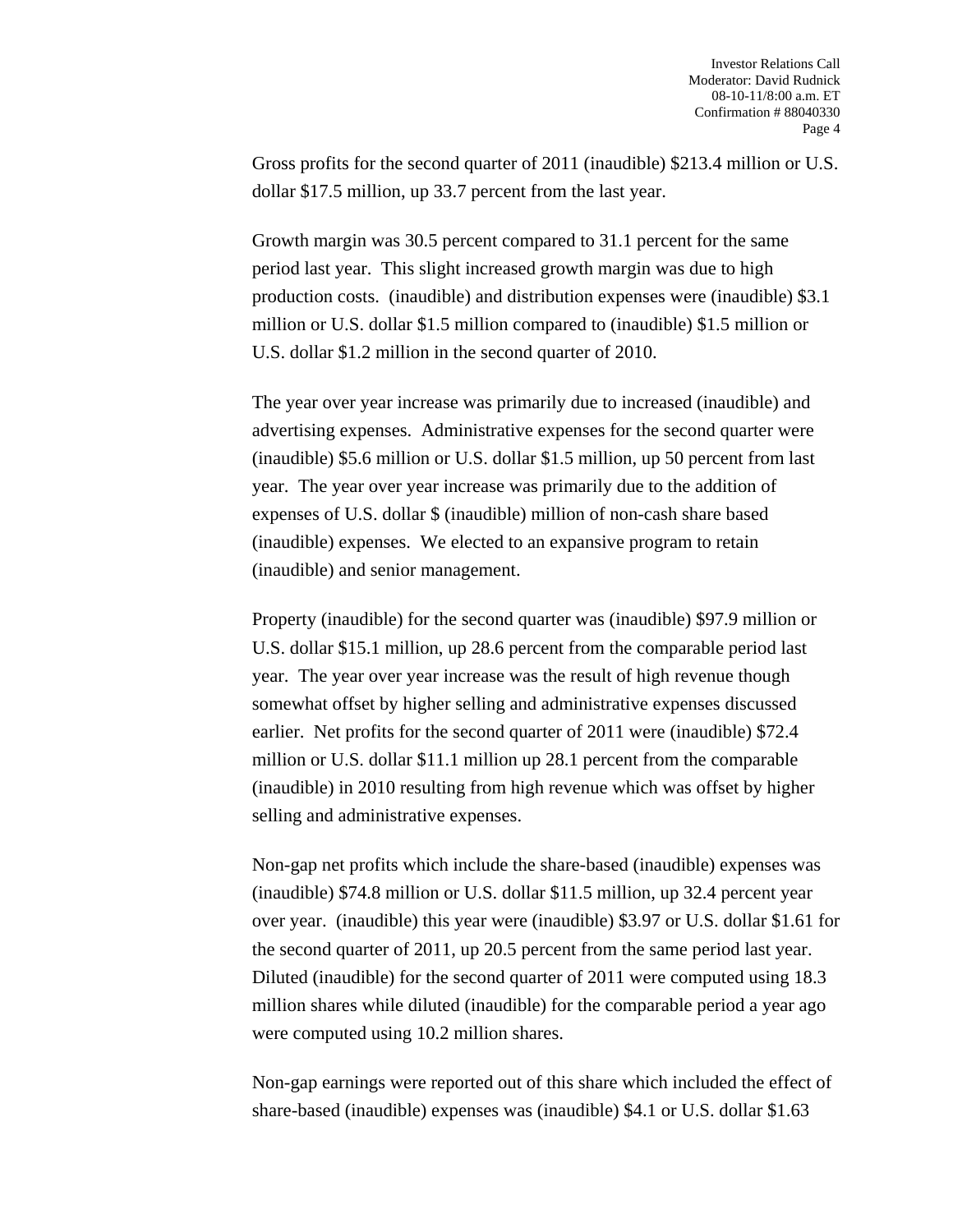compared with (inaudible) \$5.55 or U.S. dollar (inaudible) in the same period in 2010. A review on the first half of 2011 financial performance is as follows.

 Revenue for the six months end June 30, 2011, was (inaudible) \$680.2 million or U.S. dollar \$104.1 million, up 35.7 percent compared to the same period last year. Gross profits was (inaudible) \$208.7 million or U.S. dollar \$32 million, an increase of 35.4 percent compared to the same period last year. Growth margin was 38.7 percent which was the same for the same period last year. Net profit was (inaudible) \$126.4 million or U.S. dollar \$19.4 million, up 24.3 percent year over year.

 Non-gap net profits, which includes the share-based (inaudible) expenses, were (inaudible) \$135.9 million or U.S. dollar \$20.8 million compared to (inaudible) \$101.7 million or U.S. dollar \$14.9 million in the first half of 2010. Earnings per fully (inaudible) share were (inaudible) \$6.93 or U.S. dollar \$1.06 on a non-gap basis, compared to (inaudible) \$7.45 or U.S. dollar \$1.14 in the first six months of 2010.

 Turning to our balance sheet, as of June 30, 2011, we had cash of (inaudible) \$51.6 million or U.S. dollar \$10 million as compared to (inaudible) \$263.5 million or U.S. dollar \$39.9 million at the end of last year. Cash was spent on capital expenditures to purchase of new kiln and production line, to replace older manufacturing equipment at (inaudible) as well as the continuation of the phase II construction at (inaudible) during the first half of 2011.

 As of June 30, 2011, we had (inaudible) of (inaudible) compared to 73 days as of December 31, 2010. What was difficult, however, was 95 days and the (inaudible) turnover was 81 days. (inaudible) were (inaudible) \$137 million or U.S. dollar \$31.2 million, up from U.S. dollar \$14.7 million as of year end. Capital expenditures for the first half were approximately (inaudible) \$244.5 million equivalent to U.S. dollar \$37.4 million (inaudible) approximately (inaudible) \$129.1 or U.S. dollar \$19.6 million related to the (inaudible) facility and (inaudible) \$115.4 million or U.S. dollar \$17.8 million related to (inaudible) facility.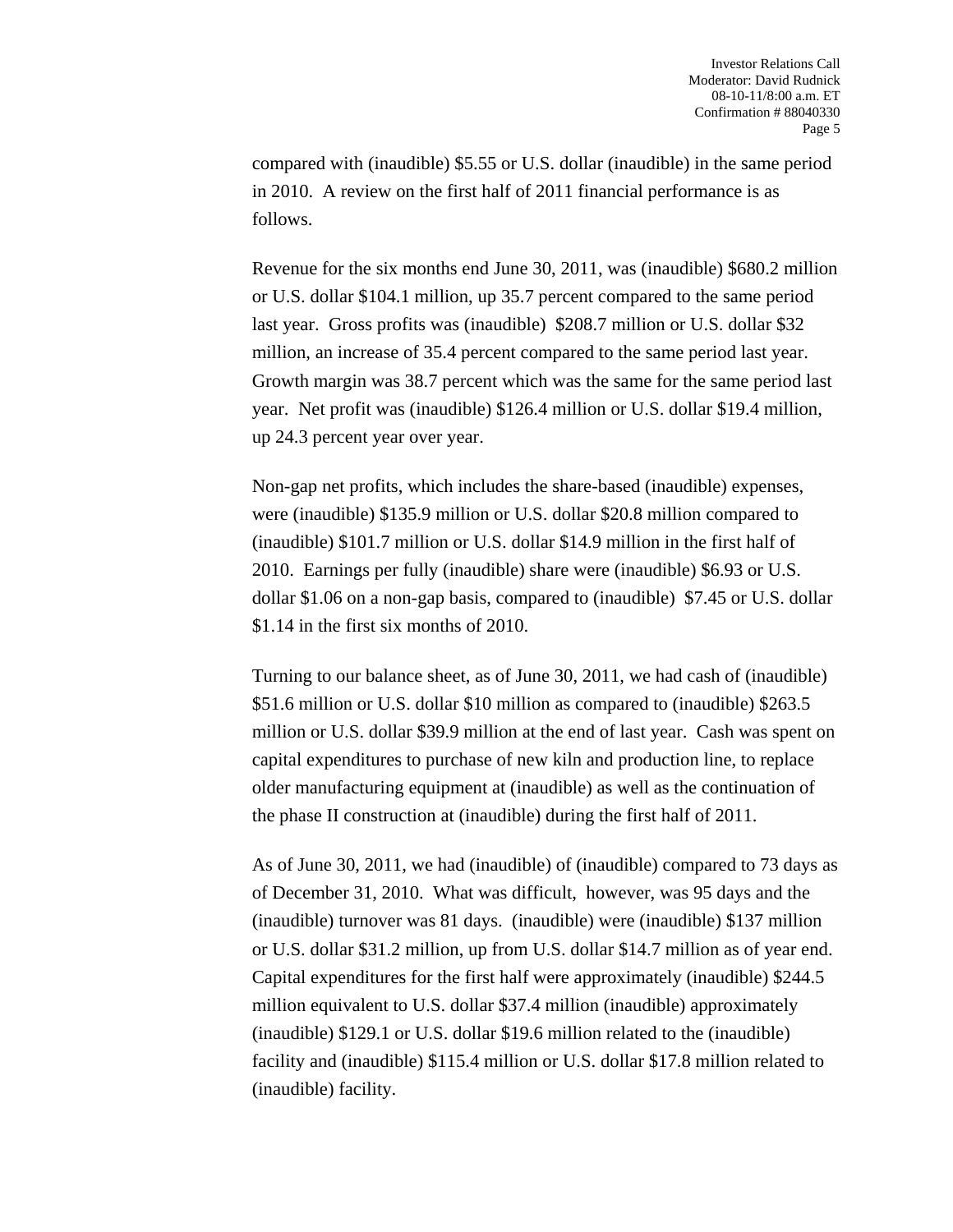Total capital expenditure for the physical year 2011 are planned to be an estimated (inaudible) \$270 million or U.S. dollar \$57 million. We believe that our cash flow from operations (inaudible) combined with our cash balances and borrowing capacity will be sufficient to (inaudible) the remaining capital expenditure requirements of the production capacity expansion association with the (inaudible) and (inaudible) facilities.

 Moving on to our outlook, looking into the future, the company (inaudible) for the third quarter of 2011 is approximately U.S. dollar \$61.9 million representing a year over year growth rate of 36.1 percent compared to the third quarter of 2010. The expanded (inaudible) volume in the third quarter of 2011 is approximately 14.6 million square meters. We are confident in the continued demand for our products served by a sustained urbanization trend in China, our continued focus on tier 2 and tier 3 cities which continue to realize (inaudible) construction growth and a continued improvement of GDP per capita have been recently named a professional provider of building materials for suitable housing, a government program which (inaudible) the building of 10 million this year of a total 36 million housing units which is further testimony to the prominence of our name brand in China.

With that, we would like to open up the call to your questions. Operator?

- Operator: As a reminder in order to ask a question please press star and the number one on your key pad. We will pause for just a moment to compile the Q and A roster. Your first question is from the line of (inaudible) of (inaudible) Capital Partners.
- Male: Hello, good evening. First congratulations on the good quarter. My first question is about the pricing. So, I just wondered whether you can provide us with (inaudible) your (inaudible) price by the brands, say, what is the (inaudible) for (inaudible) brand and what is the AST for (inaudible) brand?

## Edmund Hen: For brand only (inaudible) has the higher average selling price and this is approximately 28 (inaudible) per square meter and for (inaudible) that has around 25 to 26 (inaudible) on average selling price, it's a newer brand.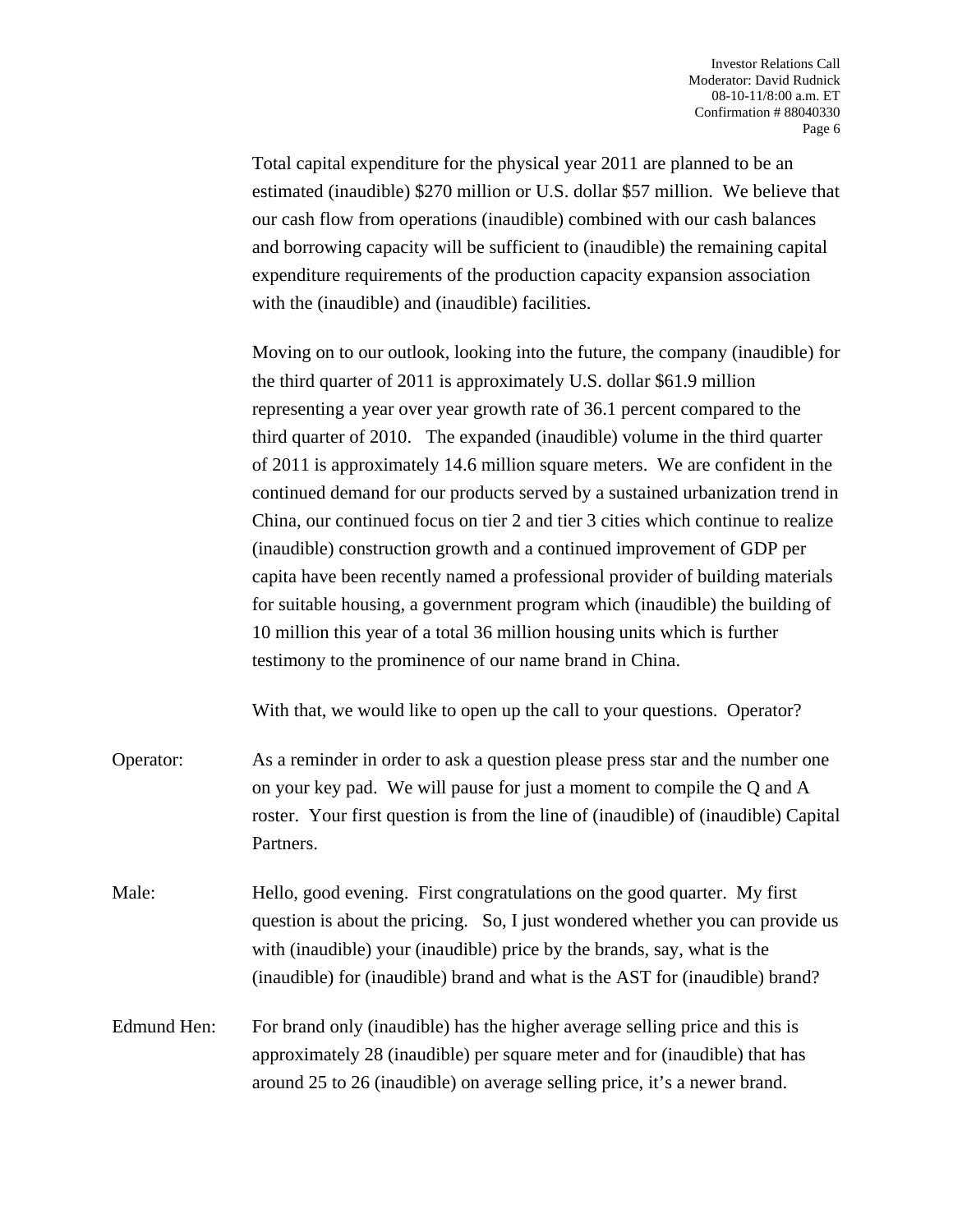Investor Relations Call Moderator: David Rudnick 08-10-11/8:00 a.m. ET Confirmation # 88040330 Page 7

- Male: OK, as we all know that (inaudible) is a very famous brand of China Ceramics and we feel confident in the (inaudible), however, (inaudible) a new brand introduced last year and we feel (inaudible) accept this brand. So, can you also comment on the (inaudible) for the (inaudible) brand?
- Edmund Hen: Yes, for (inaudible) the market strategy is for the medium to high end market. Since we had a new factory last year we have to (inaudible) the market so we issued a new brand name, the (inaudible), aiming for the medium market on our strategy to produce some medium cost or to test on the market and for a long run across the, as I mentioned, (inaudible) aiming for medium to high end product and for (inaudible) for established company like (inaudible) it is very normal to have more than one brand to aim for different levels of the market.
- Male: OK, OK, thanks. And, my next question is about the DIO (inaudible) material outstanding and the DSO. So, per our calculation, for this quarter, DIO increased from 73 days at the end of fiscal year 2010 to 87 days now and the DSOs also increased from 113 days – sorry, increased from 95 days to 113 days and so, so, can you provide us some color as to why the DIO and DSOs increased so much?

 Yes, (inaudible) question my question is that, you know, first it is not year over year, it is the DIO for the end of this quarter compared to the DIO at the end of the fiscal year 2010. So, basically, I can (inaudible) by myself so (inaudible) DIO/DSO (inaudible) .

Edmund Hen: First of all, from our (inaudible) as of June 30th we have 83 days. This is because we have increased our inventory on the raw materials. Also, this is we have to meet the demands for the third quarter which was the (inaudible) season during the year and, also, the price of raw material has been increasing which is why we have some fair inventory for such strategies to meet up our new demands in the third quarter and for the DSO I think you may also notice from our press release naturally have the same 95 days for our (inaudible) as of June 30th, 2011. And also the December 31, 2010.

Male: Also, you mentioned that the DSO now is also 95 days?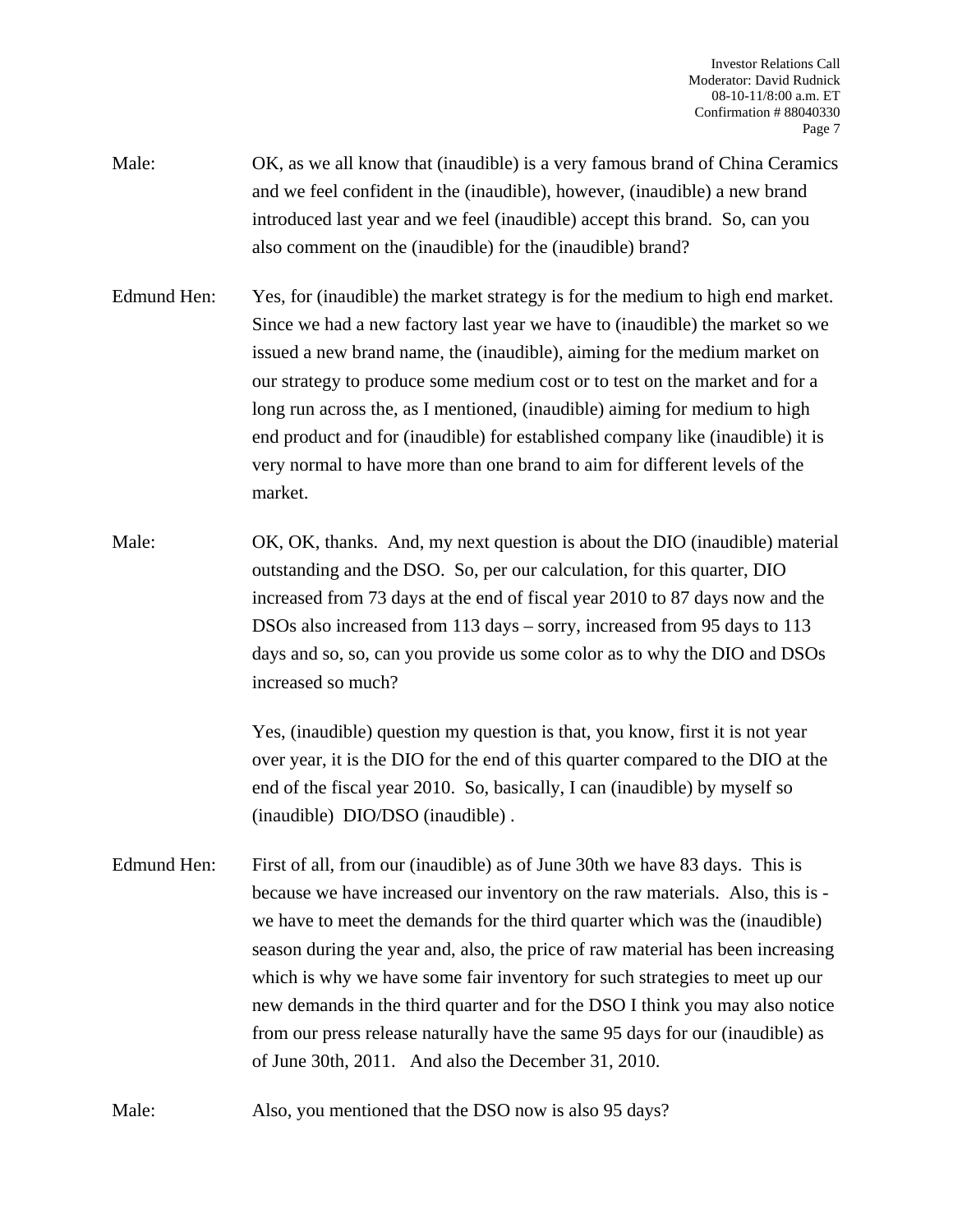Edmund Hen: Yes, correct.

Male: OK, so how (inaudible) is 113 days, so, so, we can (inaudible) maybe after the call and we can – we can talk about some formulas we use to compare why we get different answers, OK?

Edmund Hen: Sure, OK?

- Male: So my last question is about the the (inaudible). So, based on your fiscal year (inaudible) so – so we estimate that the (inaudible) for second half 2011 is about (inaudible) \$126 million so, given that as a cash in hand now is only (inaudible) \$56 million while cash flow from operations seems not able to make up the gap, so what do you think China Ceramics will finance the (inaudible) in the second half of 2011?
- Edmund Hen: First of all we do believe the cash generated from our operating activity can sustain the (inaudible) for our second half this year and all this (inaudible) will be on schedule and in case if we need some cash (inaudible) for our (inaudible) or working capital we have the borrowing capacity from the bank which we believe can also sustain our working capital or the (inaudible) in the second half of the year.

Male: OK, thank you very much. Again, congratulations on the good quarter.

Operator: Again, in order to ask a question, please press star and then the number one on your telephone key pad. That is star1 to ask a question. There are no questions at this time. I would now like to turn the call back over to Mr. Rudnick.

David Rudnick: Hello.

- Operator: Are there any closing remarks?
- David Rudnick: This concludes China Ceramics second earnings conference call. We appreciate all of your participation on the call. Thank you very much. If you need additional information please contact the company or those of us at CCG. Thanks again, have a good day everybody.